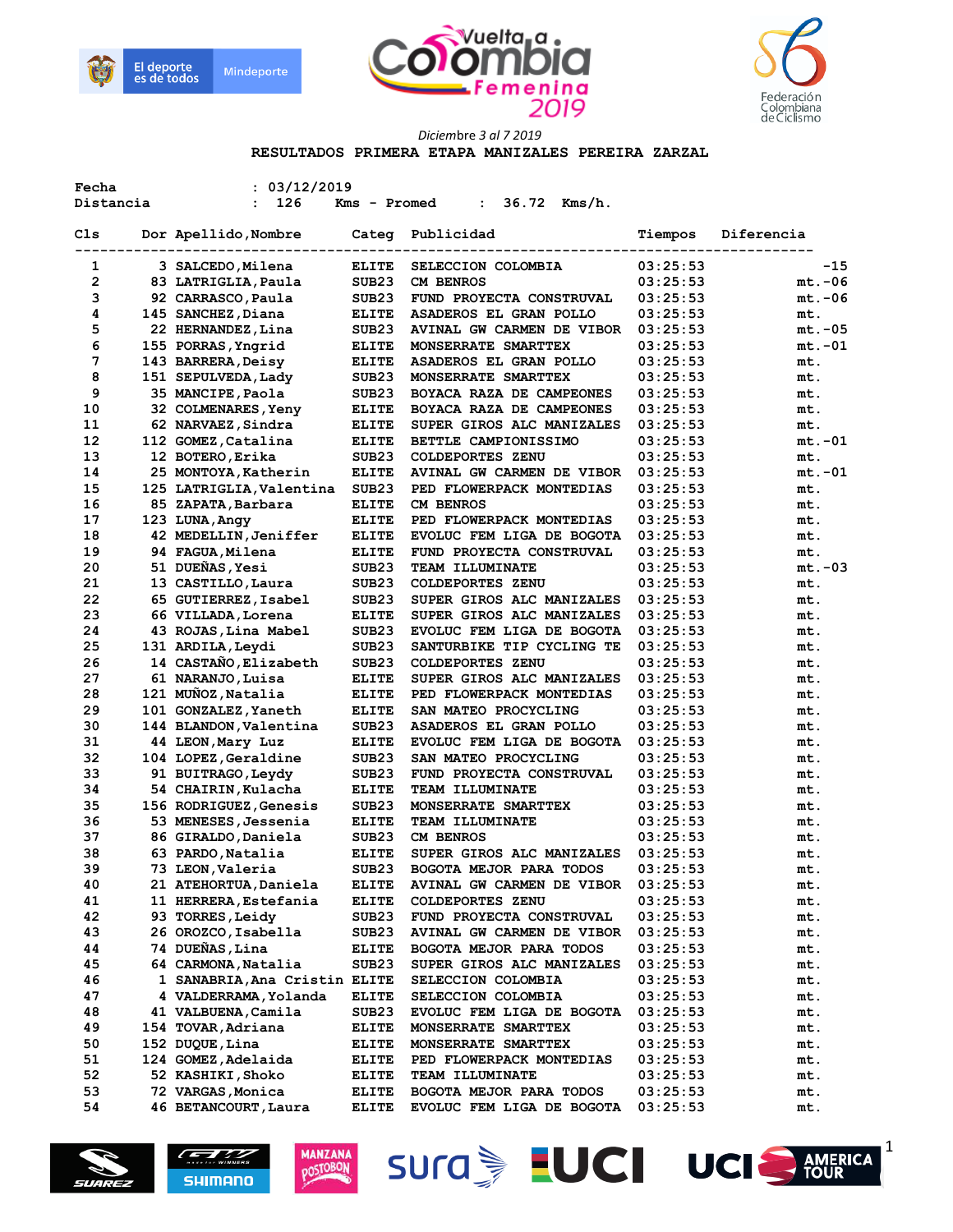





### **RESULTADOS PRIMERA ETAPA MANIZALES PEREIRA ZARZAL**

| Fecha     | : 03/12/2019 |                          |                   |                                              |            |              |
|-----------|--------------|--------------------------|-------------------|----------------------------------------------|------------|--------------|
| Distancia |              | 126<br>$\mathbf{r}$      |                   | 36.72 Kms/h.<br>Kms - Promed<br>$\mathbf{r}$ |            |              |
| C1s       |              | Dor Apellido, Nombre     | Categ             | Publicidad                                   | Tiempos    | Diferencia   |
| 55        |              | 102 SANTOS, Lliby        | SUB <sub>23</sub> | SAN MATEO PROCYCLING                         | 03:25:53   | mt.          |
| 56        |              | 33 CORDOBA, Mayerly      | SUB23             | BOYACA RAZA DE CAMPEONES                     | 03:25:53   | mt.          |
| 57        |              | 82 PARRADO, Rocio        | <b>ELITE</b>      | <b>CM BENROS</b>                             | 03:25:53   | mt.          |
| 58        |              | 84 MONCADA, Yeraldin     | SUB <sub>23</sub> | <b>CM BENROS</b>                             | 03:25:53   | mt.          |
| 59        |              | 45 CASTRO, Xiomara       | <b>ELITE</b>      | EVOLUC FEM LIGA DE BOGOTA                    | 03:25:53   | mt.          |
| 60        |              | 122 BELTRAN, Jeimy       | <b>ELITE</b>      | PED FLOWERPACK MONTEDIAS                     | 03:25:53   | mt.          |
| 61        |              | 23 VILLALON, Aranza      | <b>ELITE</b>      | AVINAL GW CARMEN DE VIBOR                    | 03:25:53   | mt.          |
| 62        |              | 111 MONARES, Sonia       | <b>ELITE</b>      | BETTLE CAMPIONISSIMO                         | 03:25:53   | mt.          |
| 63        |              | 114 RAMIREZ, Sharon      | SUB <sub>23</sub> | BETTLE CAMPIONISSIMO                         | 03:25:53   | mt.          |
| 64        |              | 146 ORTIZ, Claudia       | <b>ELITE</b>      | ASADEROS EL GRAN POLLO                       | 03:25:53   | mt.          |
| 65        |              | 36 BERNAL, Nury          | SUB <sub>23</sub> | BOYACA RAZA DE CAMPEONES                     | 03:25:53   | mt.          |
| 66        |              | 71 GUZMAN, Laura         | SUB <sub>23</sub> | <b>BOGOTA MEJOR PARA TODOS</b>               | 03:25:53   | mt.          |
| 67        |              | 31 BUITRAGO, Claudia     | <b>ELITE</b>      | BOYACA RAZA DE CAMPEONES                     | 03:26:23   | $30$ seq.    |
| 68        |              | 34 LOPEZ, Leidy          | SUB <sub>23</sub> | BOYACA RAZA DE CAMPEONES                     | 03:26:28   | 35 seg.      |
| 69        |              | 132 CORREA, Ana          | SUB <sub>23</sub> | SANTURBIKE TIP CYCLING TE                    | 03:26:41   | 48 seg.      |
| 70        |              | 136 RUEDA, Fabiola       | <b>ELITE</b>      | SANTURBIKE TIP CYCLING TE                    | 03:26:51   | 58 seg.      |
| 71        |              | 103 MUÑOZ, Karol         | SUB23             | SAN MATEO PROCYCLING                         | 03:42:41   | $16:48$ min. |
| 72        |              | 134 OSORIO, Claudia      | <b>ELITE</b>      | SANTURBIKE TIP CYCLING TE                    | 03:42:41   | $16:48$ min. |
| 73        |              | 113 TROCHEZ, Juliana     | <b>ELITE</b>      | BETTLE CAMPIONISSIMO                         | 03:42:41   | $16:48$ min. |
| 74        |              | 133 BELTRAN, Lorena      | <b>ELITE</b>      | SANTURBIKE TIP CYCLING TE                    | 03:42:41   | $16:48$ min. |
| 75        |              | 142 CALDERON, Maria Jose | SUB23             | ASADEROS EL GRAN POLLO                       | 03:52:03   | $26:10$ min. |
| 76        |              | 153 VALENCIA, Anyi       | SUB <sub>23</sub> | MONSERRATE SMARTTEX                          | 03:52:38   | $26:45$ min. |
| 77        |              | 81 GALLEGO, Maria        | SUB <sub>23</sub> | <b>CM BENROS</b>                             | 03:52:38   | $26:45$ min. |
|           |              | 2 MORENO, Liliana        | <b>ELITE</b>      | SELECCION COLOMBIA                           | <b>DNF</b> |              |
|           |              | 24 MARTINEZ, Vanesa      | <b>ELITE</b>      | AVINAL GW CARMEN DE VIBOR                    | <b>DNF</b> |              |
|           |              | 105 ARIZA, Lucero        | SUB <sub>23</sub> | SAN MATEO PROCYCLING                         | <b>DNF</b> |              |
|           |              | 135 HERNANDEZ, Paola     | <b>ELITE</b>      | SANTURBIKE TIP CYCLING TE                    | <b>DNF</b> |              |
|           |              | 141 SANABRIA, Angie      | <b>ELITE</b>      | ASADEROS EL GRAN POLLO                       | <b>DNF</b> |              |

 **Corredores clasificados : 77** 

# **CLASIFICACIÓN POR EQUIPOS DE LA ETAPA**

| 1. | ASADEROS EL GRAN POLLO                 | 10:17:39     |      |  |
|----|----------------------------------------|--------------|------|--|
| 2  | <b>MONSERRATE SMARTTEX</b>             | $10:17:39$ a | mt.  |  |
| 3. | $10:17:39$ a<br>CM BENROS              |              | mt.  |  |
| 4  | FUND PROYECTA CONSTRUVAL 10:17:39 a    |              | mt.  |  |
| 5  | SUPER GIROS ALC MANIZALES 10:17:39 a   |              | mt.  |  |
| 6  | AVINAL GW CARMEN DE VIBOR              | 10:17:39 a   | mt.  |  |
| 7  | <b>COLDEPORTES ZENU</b>                | $10:17:39$ a | mt.  |  |
| 8  | PED FLOWERPACK MONTEDIAS 10:17:39 a    |              | mt.  |  |
| 9  | EVOLUC FEM LIGA DE BOGOTA $10:17:39$ a |              | mt.  |  |
| 10 | BOYACA RAZA DE CAMPEONES 10:17:39 a    |              | mt.  |  |
| 11 | <b>TEAM ILLUMINATE</b>                 | 10:17:39 a   | mt.  |  |
| 12 | SELECCION COLOMBIA $10:17:39$ a        |              | mt.  |  |
| 13 | SAN MATEO PROCYCLING 10:17:39 a        |              | mt.  |  |
| 14 | BOGOTA MEJOR PARA TODOS 10:17:39 a     |              | mt.  |  |
| 15 | <b>BETTLE CAMPIONISSIMO</b>            | $10:17:39$ a | mt.  |  |
| 16 | SANTURBIKE TIP CYCLING TE              | $10:19:25$ a | 1:46 |  |
|    |                                        |              |      |  |









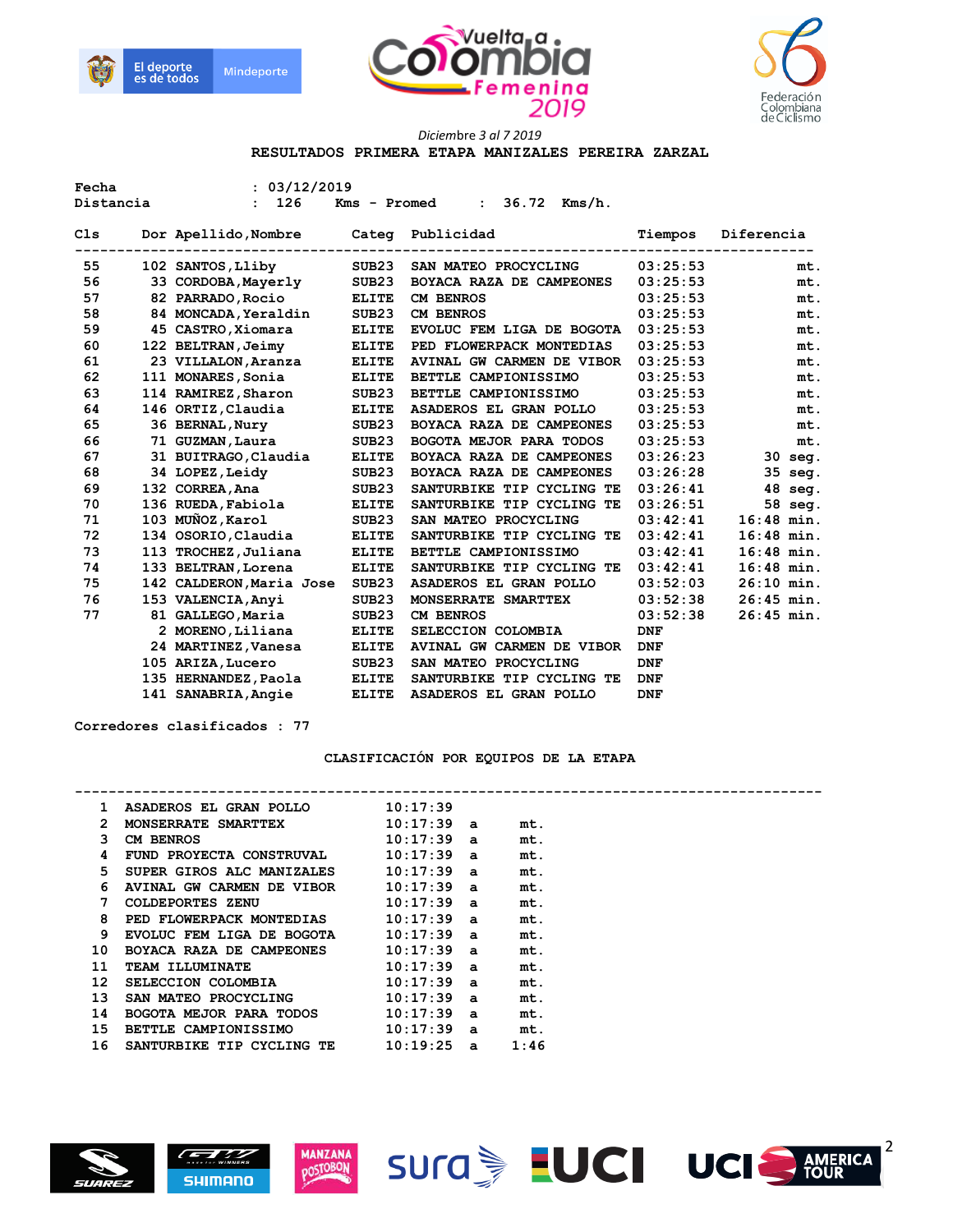





#### **PASOS PREMIOS DE DE LA MONTAÑA DE LA ETAPA**

| Paso de Montaña 4ta cat pte jazmin           |                                                |
|----------------------------------------------|------------------------------------------------|
|                                              | 21 ATEHORTUA Daniela MUINAL GW CARMEN<br>3 pts |
| 121 MUÑOZ Natalia                            | PED FLOWERPACK MO 2 pts                        |
|                                              | 63 PARDO Natalia SUPER GIROS ALC M 1 pts       |
|                                              | PASOS DE LOS SPRINTS ESPECIALES DE LA ETAPA    |
| 1er Sprint Especial Hotel Estacion Chinchina |                                                |
|                                              | .                                              |
| 51 DUEÑAS Yesi                               | TEAM ILLUMINATE 3 pts                          |
|                                              |                                                |
| 3 SALCEDO Milena                             | SELECCION COLOMBI 2 pts                        |
| 155 PORRAS Yngrid                            | MONSERRATE SMARTT<br>1 pts                     |
| 2do Sprint Especial Biomax Dosquebradas      |                                                |
| 22 HERNANDEZ Lina                            | AVINAL GW CARMEN<br>3 pts                      |
|                                              | 92 CARRASCO Paula FUND PROYECTA CON 2 pts      |
| 112 GOMEZ Catalina                           | <b>BETTLE CAMPIONISS</b><br>1 pts              |
| 3er Sprint Especial Bomba Brio San Jeronimo  |                                                |
| 3 SALCEDO Milena                             | SELECCION COLOMBI<br>3 pts                     |
|                                              | 22 HERNANDEZ Lina MVINAL GW CARMEN<br>2 pts    |













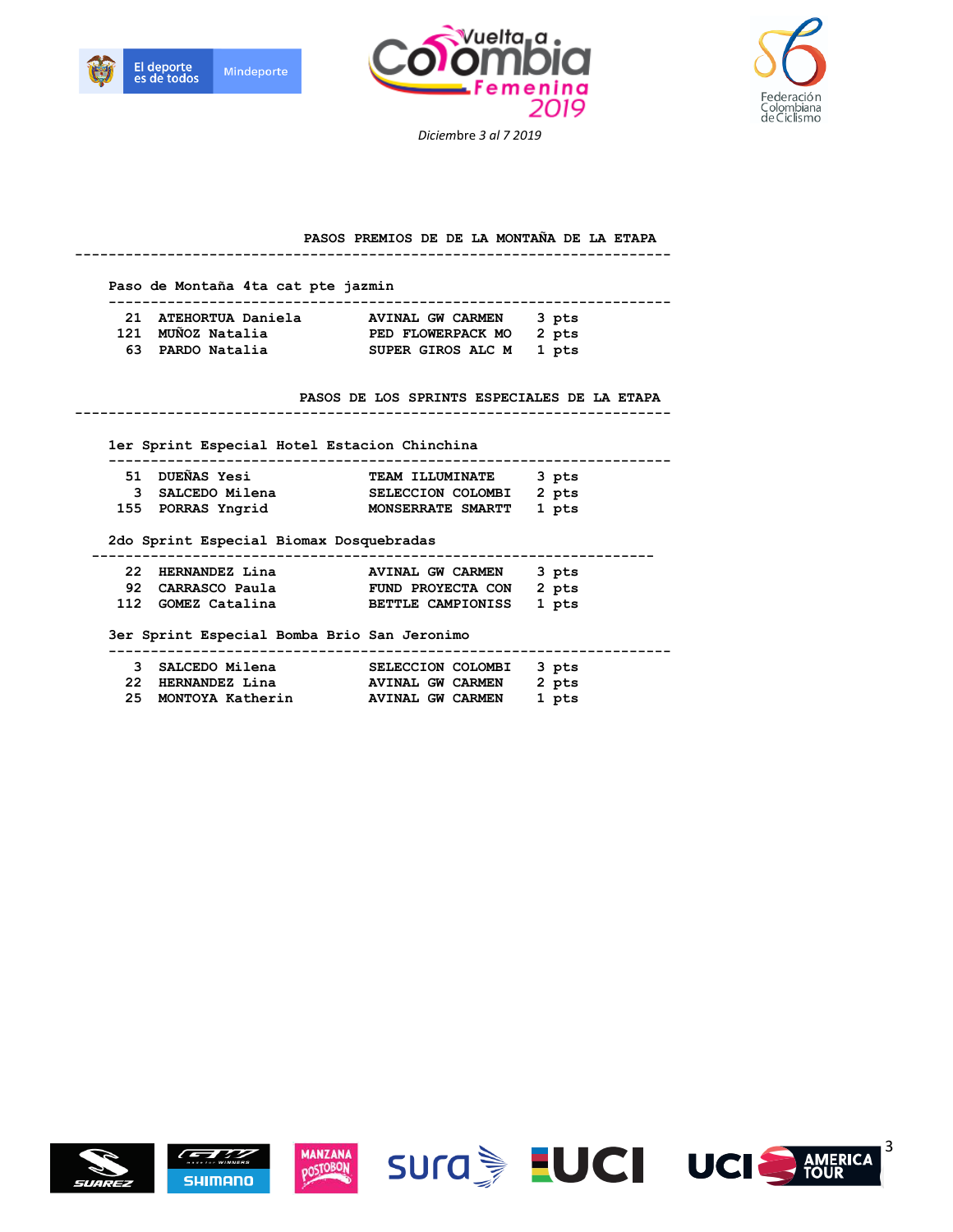





#### **CLASIFICACION GENERAL DESPUES DE LA PRIMERA ETAPA MANIZALES – ZARZAL**

| Fecha   |                | : 03/12/2019<br>Distancia acumulada : 126 Kms - Promed : 36,72 Kms/hora. |                                 |                           |                  |                 |
|---------|----------------|--------------------------------------------------------------------------|---------------------------------|---------------------------|------------------|-----------------|
| Cls.    |                | Dor Apellido, Nombre                                                     |                                 | Categ Publicidad          | Tiempos          | Diferencia      |
| $1. -$  | -------------- | 3 SALCEDO, Milena                                                        | ---------------<br><b>ELITE</b> | SELECCION COLOMBIA        | $03:25:38-000$   |                 |
| $2 -$   | 83             | LATRIGLIA, Paula                                                         | SUB23                           | <b>CM BENROS</b>          | $03:25:47-000$ a | 9               |
| $3 -$   | 92             | CARRASCO, Paula                                                          | SUB23                           | FUND PROYECTA CONSTRUVAL  | $03:25:47-000$ a | 9               |
| $4 -$   | 22             | HERNANDEZ, Lina                                                          | SUB23                           | AVINAL GW CARMEN DE VIBOR | $03:25:48-000$ a | 10              |
| $5. -$  | 51             | DUEÑAS, Yesi                                                             | SUB23                           | <b>TEAM ILLUMINATE</b>    | $03:25:50-000$ a | 12              |
|         | 155            |                                                                          |                                 |                           |                  | 14              |
| $6 -$   |                | PORRAS, Yngrid                                                           | ELITE                           | MONSERRATE SMARTTEX       | $03:25:52-000$ a |                 |
| $7 -$   | 112            | GOMEZ, Catalina                                                          | <b>ELITE</b>                    | BETTLE CAMPIONISSIMO      | $03:25:52-000$ a | 14              |
| $8 -$   | 25             | MONTOYA, Katherin                                                        | ELITE                           | AVINAL GW CARMEN DE VIBOR | $03:25:52-000$ a | 14              |
| $9 -$   | 145            | SANCHEZ, Diana                                                           | <b>ELITE</b>                    | ASADEROS EL GRAN POLLO    | $03:25:53-000$ a | 15              |
| $10. -$ | 143            | <b>BARRERA, Deisy</b>                                                    | <b>ELITE</b>                    | ASADEROS EL GRAN POLLO    | $03:25:53-000$ a | 15              |
| $11. -$ | 151            | SEPULVEDA, Lady                                                          | SUB23                           | MONSERRATE SMARTTEX       | $03:25:53-000$ a | 15              |
| $12 -$  | 35             | MANCIPE, Paola                                                           | SUB23                           | BOYACA RAZA DE CAMPEONES  | $03:25:53-000$ a | 15              |
| $13. -$ | 32             | <b>COLMENARES</b> , Yeny                                                 | <b>ELITE</b>                    | BOYACA RAZA DE CAMPEONES  | $03:25:53-000$ a | 15              |
| $14. -$ | 62             | NARVAEZ, Sindra                                                          | <b>ELITE</b>                    | SUPER GIROS ALC MANIZALES | $03:25:53-000$ a | 15              |
| $15. -$ | 12             | BOTERO, Erika                                                            | SUB23                           | COLDEPORTES ZENU          | $03:25:53-000$ a | 15              |
| $16. -$ | 125            | LATRIGLIA, Valentina                                                     | SUB23                           | PED FLOWERPACK MONTEDIAS  | $03:25:53-000$ a | 15              |
| $17. -$ | 85             | ZAPATA, Barbara                                                          | <b>ELITE</b>                    | <b>CM BENROS</b>          | $03:25:53-000$ a | 15              |
| $18. -$ | 123            | LUNA, Angy                                                               | <b>ELITE</b>                    | PED FLOWERPACK MONTEDIAS  | $03:25:53-000$ a | 15              |
| $19. -$ | 42             | MEDELLIN, Jeniffer                                                       | <b>ELITE</b>                    | EVOLUC FEM LIGA DE BOGOTA | $03:25:53-000$ a | 15              |
| $20 -$  | 94             | <b>FAGUA, Milena</b>                                                     | <b>ELITE</b>                    | FUND PROYECTA CONSTRUVAL  | $03:25:53-000$ a | 15              |
| $21 -$  | 13             | CASTILLO, Laura                                                          | SUB <sub>23</sub>               | <b>COLDEPORTES ZENU</b>   | $03:25:53-000$ a | 15              |
| $22 -$  | 65             | GUTIERREZ, Isabel                                                        | SUB23                           | SUPER GIROS ALC MANIZALES | $03:25:53-000$ a | 15              |
| $23 -$  | 66             | VILLADA, Lorena                                                          | <b>ELITE</b>                    | SUPER GIROS ALC MANIZALES | $03:25:53-000$ a | 15              |
| $24. -$ | 43             | ROJAS, Lina Mabel                                                        | SUB23                           | EVOLUC FEM LIGA DE BOGOTA | $03:25:53-000$ a | 15              |
| 25.-    | 131            | ARDILA, Leydi                                                            | SUB23                           | SANTURBIKE TIP CYCLING TE | $03:25:53-000$ a | 15              |
| $26. -$ | 14             | CASTAÑO, Elizabeth                                                       | SUB23                           | <b>COLDEPORTES ZENU</b>   | $03:25:53-000$ a | 15              |
| $27. -$ | 61             | NARANJO, Luisa                                                           | <b>ELITE</b>                    | SUPER GIROS ALC MANIZALES | $03:25:53-000$ a | 15              |
|         |                | MUÑOZ, Natalia                                                           |                                 |                           |                  | 15              |
| $28. -$ | 121            |                                                                          | <b>ELITE</b>                    | PED FLOWERPACK MONTEDIAS  | $03:25:53-000$ a |                 |
| 29. –   | 101            | GONZALEZ, Yaneth                                                         | <b>ELITE</b>                    | SAN MATEO PROCYCLING      | $03:25:53-000$ a | 15              |
| $30 -$  | 144            | <b>BLANDON, Valentina</b>                                                | SUB23                           | ASADEROS EL GRAN POLLO    | $03:25:53-000$ a | 15              |
| $31 -$  | 44             | LEON, Mary Luz                                                           | <b>ELITE</b>                    | EVOLUC FEM LIGA DE BOGOTA | $03:25:53-000$ a | 15              |
| $32 -$  | 104            | LOPEZ, Geraldine                                                         | SUB <sub>23</sub>               | SAN MATEO PROCYCLING      | $03:25:53-000$ a | 15              |
| $33 -$  | 91             | BUITRAGO, Leydy                                                          | SUB <sub>23</sub>               | FUND PROYECTA CONSTRUVAL  | $03:25:53-000$ a | 15              |
| $34. -$ | 54             | CHAIRIN, Kulacha                                                         | <b>ELITE</b>                    | <b>TEAM ILLUMINATE</b>    | $03:25:53-000$ a | 15              |
| $35 -$  | 156            | RODRIGUEZ, Genesis                                                       | SUB23                           | MONSERRATE SMARTTEX       | $03:25:53-000$ a | 15              |
| $36. -$ | 53             | MENESES, Jessenia                                                        | <b>ELITE</b>                    | <b>TEAM ILLUMINATE</b>    | $03:25:53-000$ a | 15              |
| $37. -$ | 86             | GIRALDO, Daniela                                                         | SUB23                           | CM BENROS                 | $03:25:53-000$ a | 15              |
| $38 -$  | 63             | PARDO, Natalia                                                           | ELITE                           | SUPER GIROS ALC MANIZALES | $03:25:53-000$ a | 15              |
| $39. -$ | 73             | LEON, Valeria                                                            | SUB <sub>23</sub>               | BOGOTA MEJOR PARA TODOS   | $03:25:53-000$ a | 15              |
| 40.-    | 21             | ATEHORTUA, Daniela                                                       | <b>ELITE</b>                    | AVINAL GW CARMEN DE VIBOR | $03:25:53-000$ a | 15 <sub>1</sub> |
| $41. -$ | 11             | HERRERA, Estefania                                                       | <b>ELITE</b>                    | <b>COLDEPORTES ZENU</b>   | $03:25:53-000$ a | 15              |
| $42 -$  | 93             | <b>TORRES, Leidy</b>                                                     | SUB23                           | FUND PROYECTA CONSTRUVAL  | $03:25:53-000$ a | 15              |
| $43 -$  | 26             | OROZCO, Isabella                                                         | SUB23                           | AVINAL GW CARMEN DE VIBOR | $03:25:53-000$ a | 15              |
| $44. -$ | 74             | DUEÑAS, Lina                                                             | <b>ELITE</b>                    | BOGOTA MEJOR PARA TODOS   | $03:25:53-000$ a | 15              |
| $45. -$ | 64             | CARMONA, Natalia                                                         | SUB23                           | SUPER GIROS ALC MANIZALES | $03:25:53-000$ a | 15              |
| $46. -$ | 1              | SANABRIA, Ana Cristina                                                   | <b>ELITE</b>                    | SELECCION COLOMBIA        | $03:25:53-000$ a | 15              |
| $47. -$ | 4              | VALDERRAMA, Yolanda                                                      | <b>ELITE</b>                    | SELECCION COLOMBIA        | $03:25:53-000$ a | 15              |
| $48. -$ | 41             | VALBUENA, Camila                                                         | SUB <sub>23</sub>               | EVOLUC FEM LIGA DE BOGOTA | $03:25:53-000$ a | 15              |
| $49. -$ | 154            | TOVAR, Adriana                                                           | ELITE                           | MONSERRATE SMARTTEX       | $03:25:53-000$ a | 15              |
| $50. -$ | 152            | DUQUE, Lina                                                              | <b>ELITE</b>                    | MONSERRATE SMARTTEX       | $03:25:53-000$ a | 15              |
| $51. -$ | 124            | GOMEZ, Adelaida                                                          | <b>ELITE</b>                    | PED FLOWERPACK MONTEDIAS  | $03:25:53-000$ a | 15              |
| $52 -$  | 52             |                                                                          |                                 | <b>TEAM ILLUMINATE</b>    | $03:25:53-000$ a |                 |
| $53. -$ |                | <b>KASHIKI, Shoko</b>                                                    | <b>ELITE</b>                    |                           |                  | 15              |
|         | 72             | VARGAS, Monica                                                           | ELITE                           | BOGOTA MEJOR PARA TODOS   | $03:25:53-000$ a | 15              |
| $54. -$ | 46             | BETANCOURT, Laura                                                        | <b>ELITE</b>                    | EVOLUC FEM LIGA DE BOGOTA | $03:25:53-000$ a | 15              |
| $55. -$ | 102            | SANTOS, Lliby                                                            | SUB23                           | SAN MATEO PROCYCLING      | $03:25:53-000$ a | 15              |









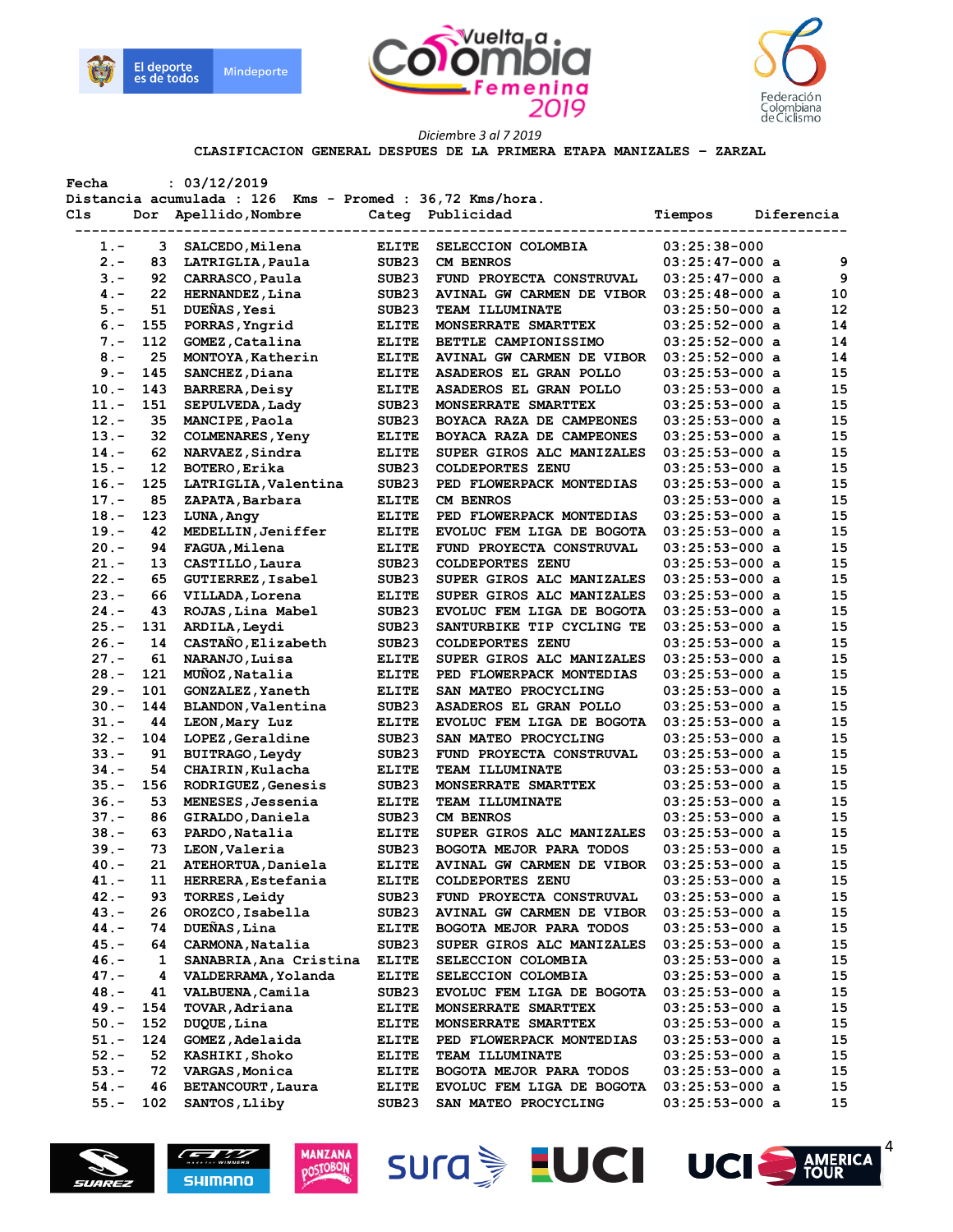





 **CLASIFICACION GENERAL DESPUES DE LA PRIMERA ETAPA MANIZALES – ZARZAL** 

| Fecha                                                    |     | : 03/12/2019                          |                   |                                          |                  |            |
|----------------------------------------------------------|-----|---------------------------------------|-------------------|------------------------------------------|------------------|------------|
| Distancia acumulada : 126 Kms - Promed : 36,72 Kms/hora. |     |                                       |                   |                                          |                  |            |
| C1s                                                      |     | Dor Apellido, Nombre Categ Publicidad |                   |                                          | Tiempos          | Diferencia |
|                                                          |     |                                       |                   |                                          |                  |            |
| $56. -$                                                  |     | 33 CORDOBA, Mayerly                   |                   | SUB23 BOYACA RAZA DE CAMPEONES           | $03:25:53-000$ a | 15         |
| $57. -$                                                  | 82  | <b>PARRADO, Rocio</b>                 | ELITE             | <b>CM BENROS</b>                         | $03:25:53-000$ a | 15         |
| $58. -$                                                  | 84  | MONCADA, Yeraldin                     | SUB <sub>23</sub> | <b>CM BENROS</b>                         | $03:25:53-000$ a | 15         |
| $59. -$                                                  | 45  | CASTRO, Xiomara                       | <b>ELITE</b>      | EVOLUC FEM LIGA DE BOGOTA 03:25:53-000 a |                  | 15         |
| $60 -$                                                   | 122 | <b>BELTRAN, Jeimy</b>                 | <b>ELITE</b>      | PED FLOWERPACK MONTEDIAS                 | $03:25:53-000$ a | 15         |
| $61 -$                                                   | 23  | <b>VILLALON, Aranza</b>               | <b>ELITE</b>      | AVINAL GW CARMEN DE VIBOR                | $03:25:53-000$ a | 15         |
| $62 -$                                                   | 111 | MONARES, Sonia                        | <b>ELITE</b>      | BETTLE CAMPIONISSIMO                     | $03:25:53-000$ a | 15         |
| $63 -$                                                   |     | 114 RAMIREZ, Sharon                   | SUB <sub>23</sub> | BETTLE CAMPIONISSIMO                     | $03:25:53-000$ a | 15         |
| $64. -$                                                  | 146 | ORTIZ, Claudia                        | <b>ELITE</b>      | <b>ASADEROS EL GRAN POLLO</b>            | $03:25:53-000$ a | 15         |
| $65. -$                                                  | 36  | <b>BERNAL, Nury</b>                   | SUB <sub>23</sub> | BOYACA RAZA DE CAMPEONES                 | $03:25:53-000$ a | 15         |
| $66. -$                                                  | 71  | GUZMAN, Laura                         | SUB <sub>23</sub> | BOGOTA MEJOR PARA TODOS                  | $03:25:53-000$ a | 15         |
| $67. -$                                                  | 31  | BUITRAGO, Claudia                     | <b>ELITE</b>      | BOYACA RAZA DE CAMPEONES                 | $03:26:23-000$ a | 45         |
| $68 -$                                                   | 34  | LOPEZ, Leidy                          | SUB23             | BOYACA RAZA DE CAMPEONES                 | $03:26:28-000$ a | 50         |
| $69 - 132$                                               |     | CORREA, Ana                           | SUB <sub>23</sub> | SANTURBIKE TIP CYCLING TE                | $03:26:41-000$ a | 1:03       |
| $70. -$                                                  | 136 | RUEDA, Fabiola                        | <b>ELITE</b>      | SANTURBIKE TIP CYCLING TE                | $03:26:51-000$ a | 1:13       |
| $71. -$                                                  | 103 | MUÑOZ, Karol                          | SUB23             | SAN MATEO PROCYCLING                     | $03:42:41-000$ a | 17:03      |
| $72 -$                                                   | 134 | OSORIO, Claudia                       | <b>ELITE</b>      | SANTURBIKE TIP CYCLING TE                | $03:42:41-000$ a | 17:03      |
| $73. -$                                                  | 113 | TROCHEZ, Juliana                      | <b>ELITE</b>      | BETTLE CAMPIONISSIMO                     | $03:42:41-000$ a | 17:03      |
| $74. - 133$                                              |     | <b>BELTRAN, Lorena</b>                | <b>ELITE</b>      | SANTURBIKE TIP CYCLING TE 03:42:41-000 a |                  | 17:03      |
|                                                          |     | 75.- 142 CALDERON, Maria Jose         | SUB23             | ASADEROS EL GRAN POLLO                   | $03:52:03-000$ a | 26:25      |
|                                                          |     | 76.- 153 VALENCIA, Anyi               | SUB23             | MONSERRATE SMARTTEX                      | 03:52:30-000 a   | 26:52      |
| $77. -$                                                  | 81  | GALLEGO,Maria                         | SUB23             | CM BENROS                                | $03:52:30-000$ a | 26:52      |
|                                                          |     |                                       |                   |                                          |                  |            |
|                                                          |     |                                       |                   | CLASIFICACIÓN GENERAL POR EQUIPOS        |                  |            |
| $1 -$                                                    |     | ASADEROS EL GRAN POLLO                |                   | 10:17:39                                 |                  |            |
| $2 -$                                                    |     | MONSERRATE SMARTTEX                   |                   | $10:17:39$ a<br>mt.                      |                  |            |
| $3 -$                                                    |     | <b>CM BENROS</b>                      |                   | $10:17:39$ a<br>mt.                      |                  |            |
| $4 -$                                                    |     | FUND PROYECTA CONSTRUVAL              |                   | $10:17:39$ a<br>mt.                      |                  |            |







 **5.- SUPER GIROS ALC MANIZALES 10:17:39 a mt. 6.-** AVINAL GW CARMEN DE VIBOR 10:17:39 a mt.<br>7.- COLDEPORTES ZENU 10:17:39 a mt.  **7.- COLDEPORTES ZENU 10:17:39 a mt.**  8.- PED FLOWERPACK MONTEDIAS 10:17:39 a mt.  **9.- EVOLUC FEM LIGA DE BOGOTA 10:17:39 a mt.** 

 **10:17:39 a mt.**<br>  **10:17:39 a mt.**<br> **10:17:39 a mt. 11.- TEAM ILLUMINATE 10:17:39 a mt. 12.- SELECCION COLOMBIA 10:17:39 a mt. 13.- SAN MATEO PROCYCLING 10:17:39 a mt. 14.-** BOGOTA MEJOR PARA TODOS 10:17:39 a mt.<br>15.- BETTLE CAMPIONISSIMO 10:17:39 a mt. **BETTLE CAMPIONISSIMO** 10:17:39 a mt.  **16.- SANTURBIKE TIP CYCLING TE 10:19:25 a 1:46** 







5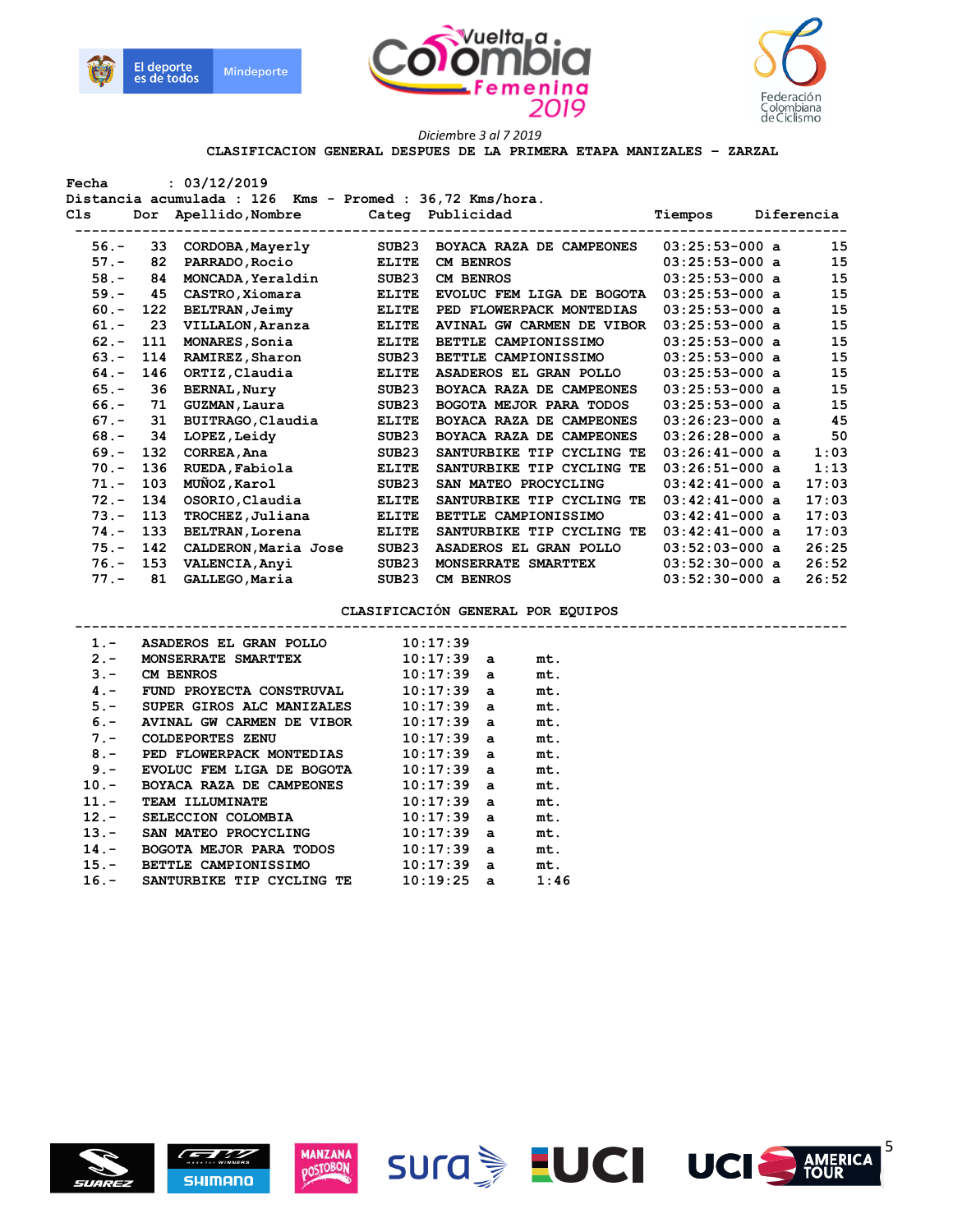





#### **CLASIFICACIÓN GENERAL POR PUNTOS**

| 1              | 3   | SALCEDO, Milena         | <b>ELITE</b>      | 20 Pts |  |
|----------------|-----|-------------------------|-------------------|--------|--|
| $\overline{2}$ | 83  | LATRIGLIA, Paula        | SUB <sub>23</sub> | 12 Pts |  |
| з              | 92  | CARRASCO, Paula         | SUB <sub>23</sub> | 12 Pts |  |
| 4              | 22  | HERNANDEZ, Lina         | SUB <sub>23</sub> | 12 Pts |  |
| 5.             | 145 | SANCHEZ, Diana          | ELITE             | 8 Pts  |  |
| 6              | 155 | PORRAS, Yngrid          | <b>ELITE</b>      | 7 Pts  |  |
| 7              | 143 | <b>BARRERA, Deisy</b>   | <b>ELITE</b>      | 5 Pts  |  |
| 8              | 151 | SEPULVEDA, Lady         | SUB <sub>23</sub> | 4 Pts  |  |
| 9              | 51  | DUEÑAS, Yesi            | SUB <sub>23</sub> | 3 Pts  |  |
| 10             | 35  | <b>MANCIPE, Paola</b>   | SUB <sub>23</sub> | 3 Pts  |  |
| 11             | 32  | <b>COLMENARES, Yeny</b> | ELITE             | 2 Pts  |  |
| 12             | 112 | GOMEZ, Catalina         | <b>ELITE</b>      | 1 Pts  |  |
| 13             | 25  | MONTOYA, Katherin       | ELITE             | 1 Pts  |  |
|                |     |                         |                   |        |  |

#### **CLASIFICACIÓN GENERAL PREMIOS DE MONTAÑA**

|  | 1 21 ATEHORTUA, Daniela | ELITE | 3 Pts |  |
|--|-------------------------|-------|-------|--|
|  | 2 121 MUÑOZ, Natalia    | ELITE | 2 Pts |  |
|  | 3 63 PARDO, Natalia     | ELITE | 1 Pts |  |

#### **CLASIFICACIÓN GENERAL SPRINTS ESPECIALES**

|    | з     | SALCEDO, Milena     | ELITE             | 5 Pts |
|----|-------|---------------------|-------------------|-------|
| 2  | 22    | HERNANDEZ, Lina     | SUB23             | 5 Pts |
| 3  | 51    | <b>DUEÑAS, Yesi</b> | SUB <sub>23</sub> | 3 Pts |
| 4  | 92    | CARRASCO, Paula     | SUB <sub>23</sub> | 2 Pts |
| 5. | - 155 | PORRAS, Yngrid      | <b>ELITE</b>      | 1 Pts |
| 6  | - 112 | GOMEZ, Catalina     | <b>ELITE</b>      | 1 Pts |
|    | 25    | MONTOYA, Katherin   | <b>ELITE</b>      | 1 Pts |
|    |       |                     |                   |       |

#### **ORDEN DE VEHICULOS PARA LA SEGUNDA ETAPA**

#### **--------------------------------------------------------------------------------------------**

- **1 .- SELECCION COLOMBIA**
- **2 .- CM BENROS**
- **3 .- FUND PROYECTA CONSTRUVAL**
- **4 .- AVINAL GW CARMEN DE VIBOR**
- **5 .- TEAM ILLUMINATE**
- **6 .- MONSERRATE SMARTTEX**
- **7 .- BETTLE CAMPIONISSIMO**
- **8 .- ASADEROS EL GRAN POLLO**
- **9 .- BOYACA RAZA DE CAMPEONES**
- **10 .- SUPER GIROS ALC MANIZALES**
- **11 .- COLDEPORTES ZENU**
- **12 .- PED FLOWERPACK MONTEDIAS**
- **13 .- EVOLUC FEM LIGA DE BOGOTA**
- **14 .- SANTURBIKE TIP CYCLING TE**
- **15 .- SAN MATEO PROCYCLING**
- **16 .- BOGOTA MEJOR PARA TODOS**









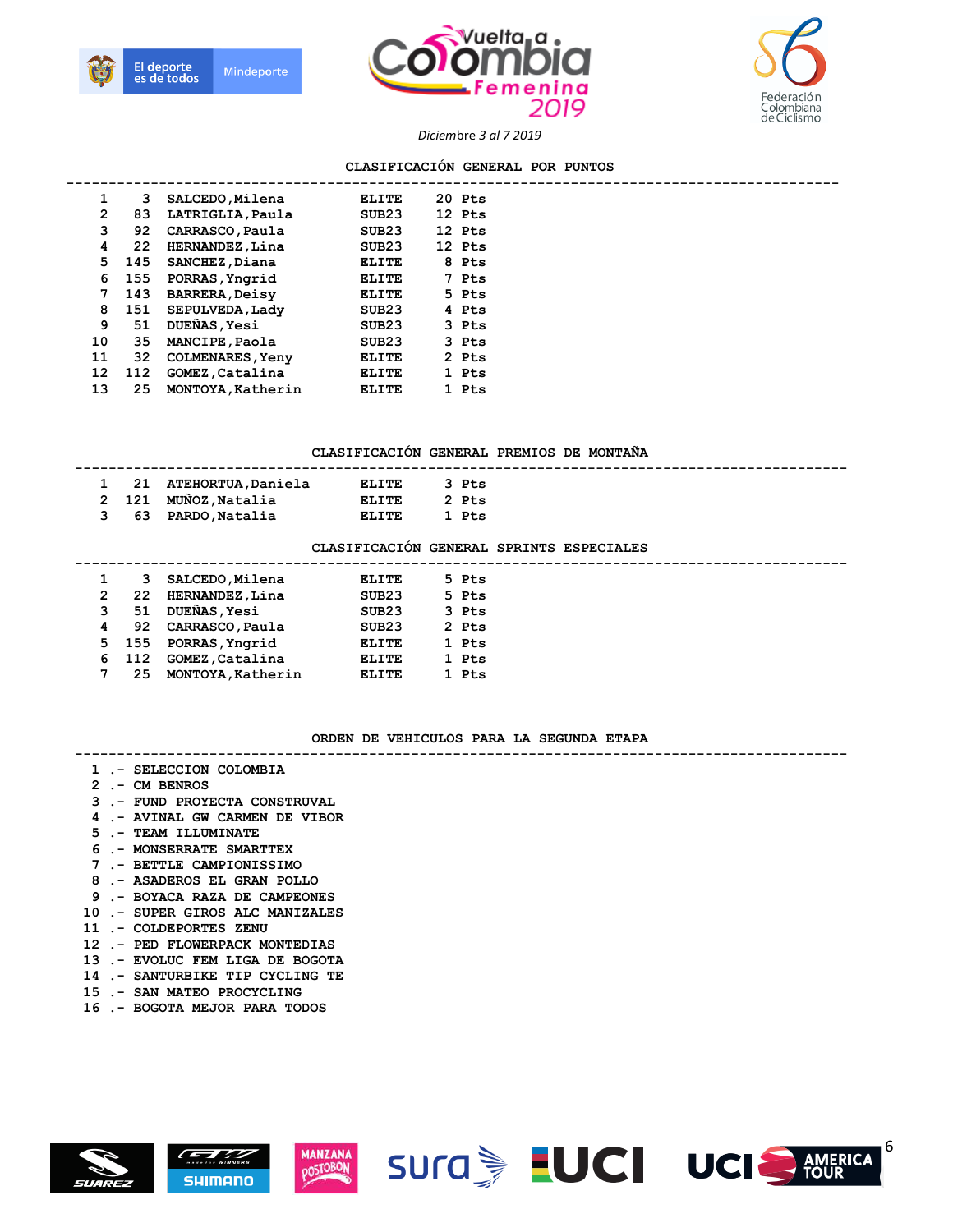





# **BOLETIN JURADO DE COMISARIOS 02**

# **PRIMERA ETAPA, MARTES 3 DE DICIEMBRE 2019**

**MANIZALES – CHINCHINA - STA ROSA DE CABAL – PEREIRA – CARTAGO - ZARZAL 126.4 KMS** 

**INFRACCIONES CONSTATADAS: NINGUNA** 

**NOTHING TO REMARK** 

**FIRMADO** 

| CARMEN ROSA JAIMES DE MACHADO         |  |
|---------------------------------------|--|
| <b>PRESIDENTE PANEL DE COMISARIOS</b> |  |

**CARMEN ROSA JAIMES DE MACHADO HECTOR FABIO ARCILA ECHEVERRI RUTH MARCELA PRADA ROJAS PRIMEIRIA COMISARIO DE CARRERA COMISARIA DE CARRERA** 

### **SEGUNDA ETAPA ZARZAL – SALENTO 113.1 KMS**

| <b>LUGAR DE SALIDA:</b>        | PARQUE PRINCIPAL DE ZARZAL                                                                                              |
|--------------------------------|-------------------------------------------------------------------------------------------------------------------------|
| INICIO FIRMA PLANILLA          | 7:20 AM                                                                                                                 |
| CIERRE FIRMA PLANILLA          | 8:20 AM                                                                                                                 |
| HORA DE SALIDA                 | 8:30 AM                                                                                                                 |
| SALIDA REAL KM 0               | <b>CONSTRURAMA SAN LORENZO</b>                                                                                          |
| <b>SPRINT ESPECIAL</b>         | <b>1. OBANDO ESSO KM 26.3</b><br>2. PEATONAL CARTAGO 47.5<br>3. HOTEL SONESTA PEREIRA 63.2                              |
| PREMIOS DE MONTAÑA             | 1. ALTO DE CERRITO 3RA CAT KM 58.7<br>2. ALTO DEL ROBLE 1RA CAT KM 101.5<br>3. ALTO DE SALENTO 3RA CAT CALLE 5 KM 112.7 |
| SITIO DE LLEGADA               | <b>PARQUE PRINCIPAL DE SALENTO</b>                                                                                      |
| <b>ABASTECIMIENTO</b>          | KM 86.0 ASCENSO HACIA ALTO LOS PINOS                                                                                    |
| <b>CONTROL</b>                 | <b>SITIO DE LLLEGADA</b>                                                                                                |
| <b>LIMITE DE CLASIFICACION</b> | 18%                                                                                                                     |
|                                |                                                                                                                         |







**MANZANA DOSTOBON** 





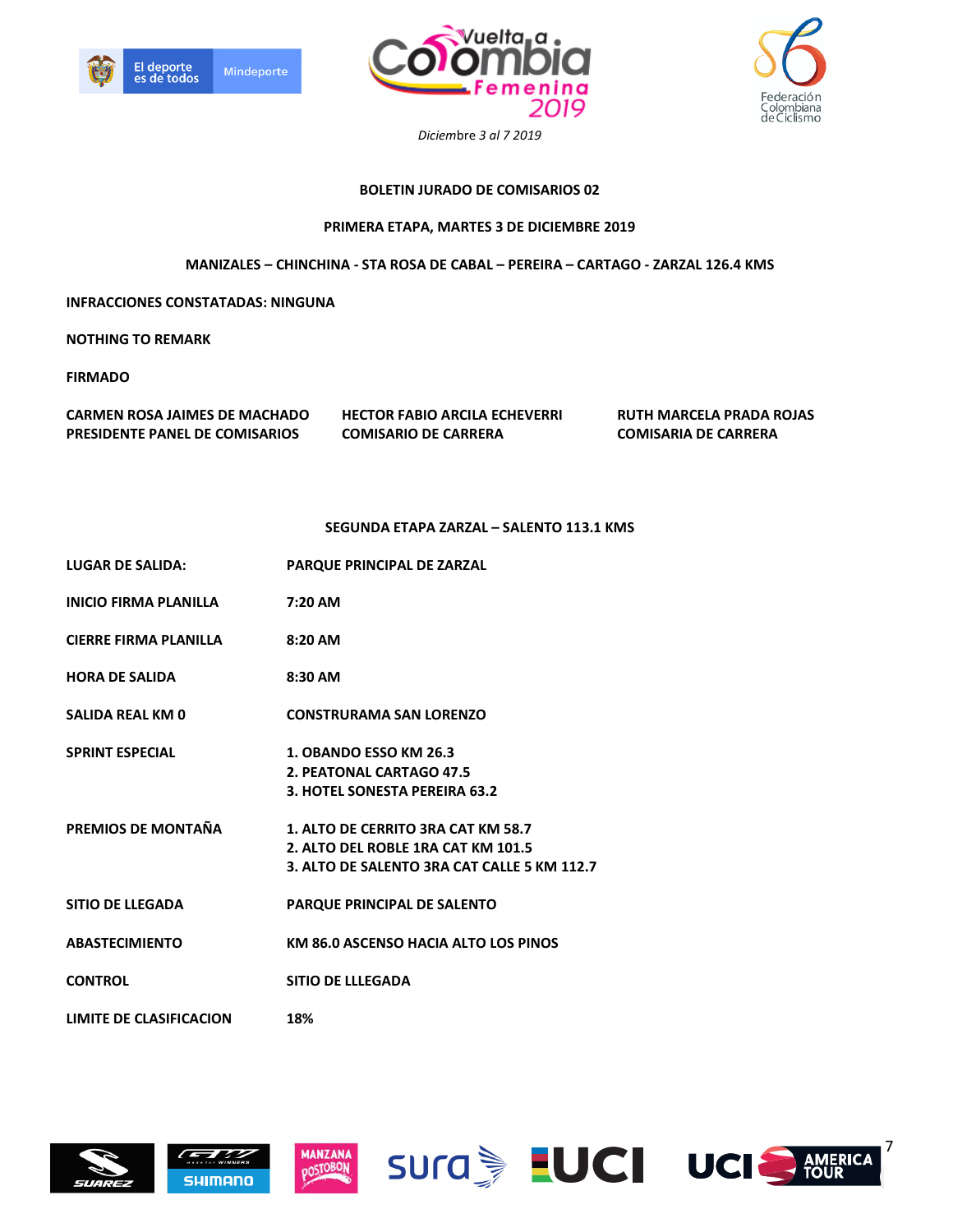





#### **BOLETIN DE DIRECCION**

### **LIDERES Y PORTADORAS DE CAMISETAS**

| MODALIDAD                        | <b>TITULAR</b>                                             | <b>PORTADOR</b>                           |
|----------------------------------|------------------------------------------------------------|-------------------------------------------|
| <b>GANADORA ETAPA</b>            | <b>SALCEDO</b><br><b>MILENA</b>                            | PAULA CARRASCO                            |
| <b>SUAREZ</b>                    | SELECCION COLOMBIA                                         | PROYECTA ING CONSTRUVAL<br><b>FUN</b>     |
| SPRINT ESPECIAL                  | <b>SALCEDO</b><br><b>MILENA</b>                            | LINA HERNADNEZ                            |
| <b>SHIMANO</b><br>GW             | SELECCION COLOMBIA                                         | CARMEN DE VIBORAL<br>GW<br><b>AVINAL</b>  |
| DE.<br><b>MONTANA</b><br>PREMIOS | DANIELA ATEHORTUA                                          | DANIELA ATEHORTUA                         |
| MANZANA POSTOBON                 | <b>CARMEN DE</b><br><b>VIBORAL</b><br><b>AVINAL</b><br>GW. | CARMEN DE VIBORAL<br><b>AVINAL</b><br>GW. |
| POR PUNTOS                       | <b>MILENA SALCEDO</b>                                      | PAULA LATRIGLIA                           |
| <b>SURA</b>                      | SELECCION COLOMBIA                                         | <b>CM BENROS</b>                          |
| <b>GENERAL</b><br>LIDER          | <b>SALCEDO</b><br><b>MILENA</b>                            | <b>SALCEDO</b><br><b>MILENA</b>           |
| DEL DEPORTE<br><b>MINISTERIO</b> | <b>SELECCION</b><br>COLOMBIA                               | SELECCION COLOMBIA                        |

**FDO AGUSTIN MORENO ARISTIZABAL SANDRO ACOSTA BELLO**  DIRECTOR GENERAL SISTEMATIZACION















8